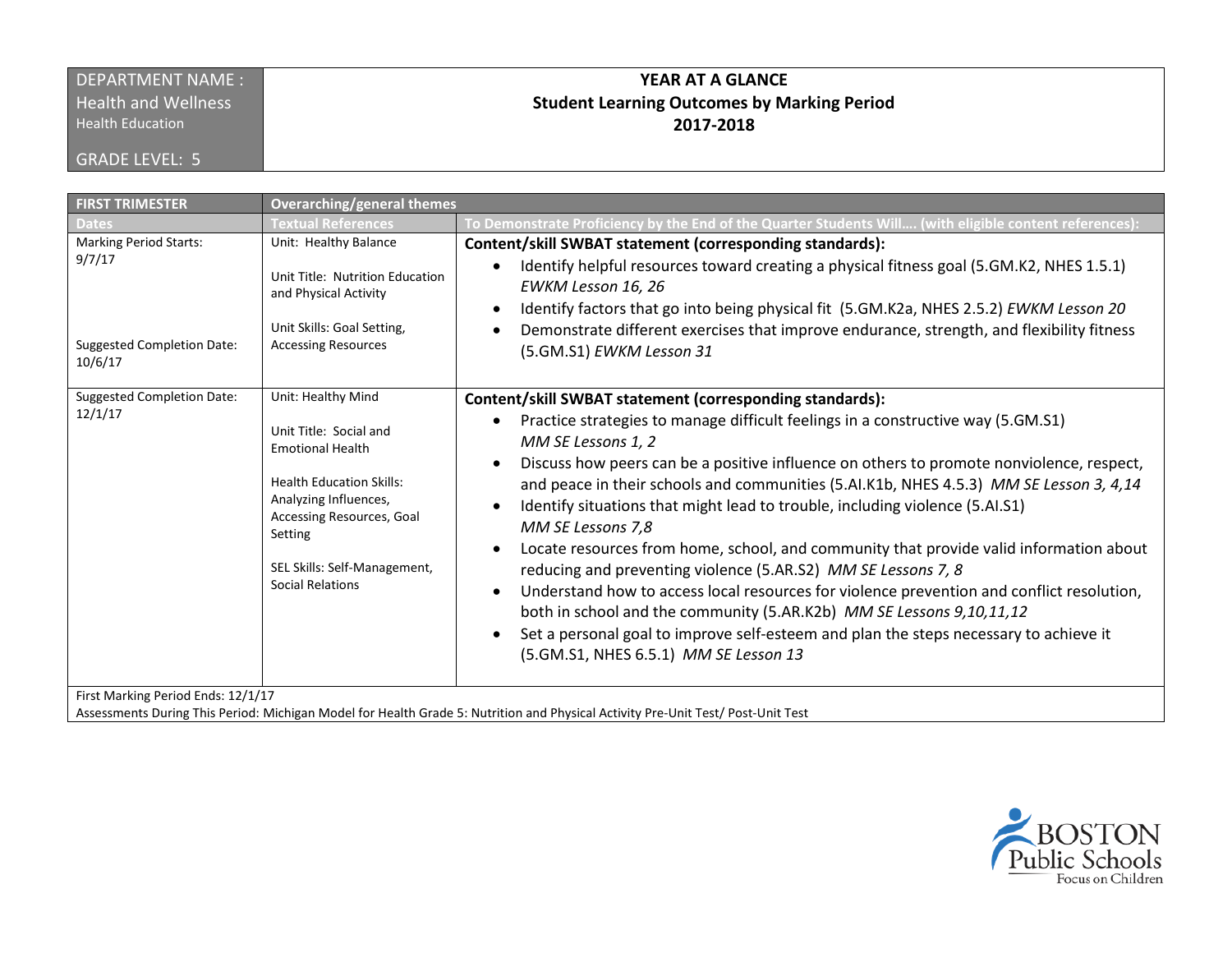### DEPARTMENT NAME : **Health and Wellness**

Health Education

GRADE LEVEL: 5

# **YEAR AT A GLANCE Student Learning Outcomes by Marking Period 2017-2018**

| <b>SECOND TRIMESTER</b>                                             | <b>Overarching/general themes</b>                                                                   |                                                                                                                                                                                                                                                                                                                                                                                                                                                                                                                                                       |  |  |
|---------------------------------------------------------------------|-----------------------------------------------------------------------------------------------------|-------------------------------------------------------------------------------------------------------------------------------------------------------------------------------------------------------------------------------------------------------------------------------------------------------------------------------------------------------------------------------------------------------------------------------------------------------------------------------------------------------------------------------------------------------|--|--|
| <b>Dates</b>                                                        | <b>Textual References</b>                                                                           | To Demonstrate Proficiency by the End of the Quarter Students Will (with eligible content references):                                                                                                                                                                                                                                                                                                                                                                                                                                                |  |  |
| <b>Marking Period Starts:</b><br>12/4/17                            | Unit: Healthy Body/Safe Body                                                                        | Use the Health and Wellness Department's Healthy & Safe Body Unit for this unit.                                                                                                                                                                                                                                                                                                                                                                                                                                                                      |  |  |
|                                                                     | Unit Title: Healthy & Safe Body                                                                     | Content/skill SWBAT statement (corresponding standards):                                                                                                                                                                                                                                                                                                                                                                                                                                                                                              |  |  |
| <b>Suggested Completion Date:</b><br>2/16/18                        | Unit Skills: Analyzing<br>Influences, Decision Making                                               | Explain how are bodies have an immune system to fight infection (NHES 1.5.4)<br>Explain the differences between HIV/AIDS myths and facts (NSES SH.5.CC.1)<br>Understand the concept of risk factors and the behaviors that put someone at risk<br>(NHES 7.5.2)<br>Locate helpful resources to learn factual information about HIV/AIDS (4.AR.K2b,<br>NHES 2.5.6)<br>Demonstrate ways to treat people with dignity and respect (4.IC.S1, NSES HR.5.SM.1)<br>Identify useful resources for information or help (4.AR.S1, NSES PS.5.AR.2)                |  |  |
| Start Date: 2/26/18<br><b>Suggested Completion Date:</b><br>3/16/18 | Unit: Healthy Body/Safe Body<br>Unit Title: Personal Safety<br>Unit Skills: Analyzing<br>Influences | Identify important social, emotional, and physical elements of a positive and safe school<br>climate (5.AI.K1a, NHES 1.5.3) MM SE Lesson 14<br>Recognize and explain that everyone has personal space and boundaries and that these<br>should be respected (5.AI.K1b) MM S Lesson 4<br>Identify how gangs affect community safety and local violence (5.AI. K1a)<br><b>National Crime Prevention Council Lesson Plans</b><br>Explore learning about ethnic groups toward building peaceful communities locally and<br>globally (5.AI.K1b, NHES 2.5.2) |  |  |
| Second Marking Period Ends: 3/16/18                                 |                                                                                                     |                                                                                                                                                                                                                                                                                                                                                                                                                                                                                                                                                       |  |  |